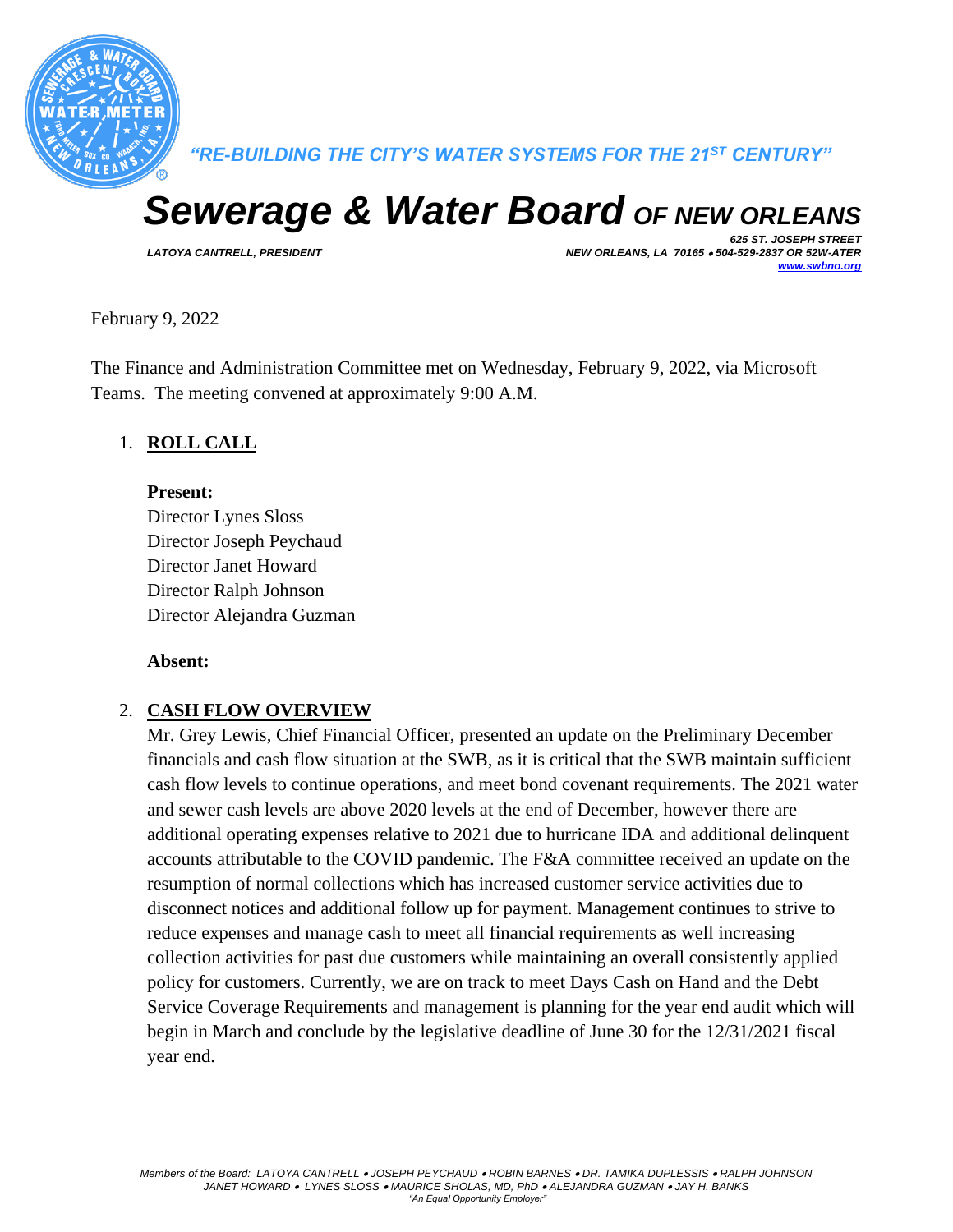#### **GENERAL SUPERINTENDENT'S REPORT**

#### **CONTRACT AWARDS/RENEWALS**

- **-** Resolution (R-018-2022) Award of Contract 30228 Mid-City Basin No. 2 Sewer Rehabilitation Between the Sewerage and Water Board of New Orleans and Fleming Construction Company, LLC.
- **-** Resolution (R-020-2022) Award of Contract 2158 Water Main Point Repair, Water Service Connection, Water Valve and Fire Hydrant Replacement at Various Sites Throughout Orleans Parish Between the Sewerage and Water Board of New Orleans and Wallace C. Drennan, LLC.
- **-** Resolution (R-021-2022) Award of Contract 2159 Water Main Point Repair, Water Service Connection, Water Valve and Fire Hydrant Replacement at Various Sites Throughout Orleans Parish Between the Sewerage and Water Board of New Orleans and Boh Bros Construction Co., LLC.
- **-** Resolution (R-026-2022) Award of Contract 8166 Repaving Open Cuts in Streets, Driveways, and sidewalks resulting from the Repair of Underground Utilities Between the Sewerage and Water Board of New Orleans and Wallace C. Drennan., LLC.
	- o **Director Janet Howard moved to accept Contract Awards/Renewals. Director Ralph Johnson seconded. The motion carried.**

## **CONTRACT CHANGE ORDERS**

- Resolution (R-004-2022) Ratification of Change Order No. 5 for Contract 1370A 60Hz Transformers and Switchgear between the Sewerage and Water Board of New Orleans and Walter J. Barnes Electric Co., Inc.
- Resolution (R-025-2022) Ratification of Change Order No. 6 for Contract 1377 Water Hammer Hazard Mitigation Program – Claiborne Ave Pumping Station and Off-Site Improvements between the Sewerage and Water Board of New Orleans and M.R. Pittman Group, LLC
- Resolution (R-024-2022) Ratification of Change Order 7 for Contract 1403 Demolition of Abandoned C7 & C8 Basins and Other Site Improvements at the Carrollton Water Treatment Plant between the Sewerage and Water Board of New Orleans and Cycle Construction Company, LLC
	- o **Director Ralph Johnson moved to accept Contract Change Orders. Director Janet Howard seconded. The motion carried.**